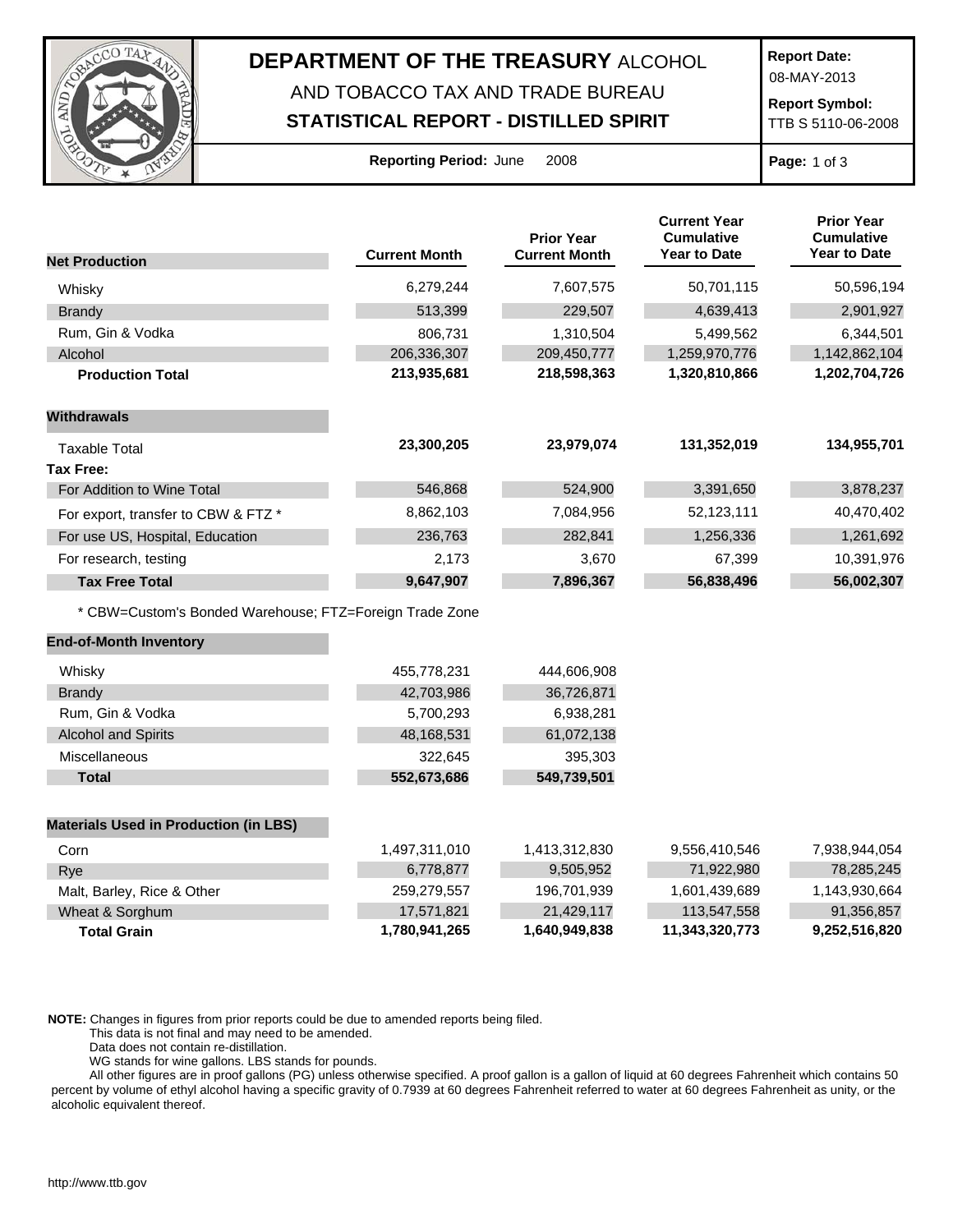## **STATISTICAL REPORT - DISTILLED SPIRIT** TTB S 5110-06-2008 **Page:** 2 of 3

| <b>Bottled For Domestic Use (in WG)</b>         | <b>Current Month</b> | <b>Prior Year</b><br><b>Current Month</b> | <b>Current Year</b><br><b>Cumulative</b><br><b>Year to Date</b> | <b>Prior Year</b><br><b>Cumulative</b><br><b>Year to Date</b> |
|-------------------------------------------------|----------------------|-------------------------------------------|-----------------------------------------------------------------|---------------------------------------------------------------|
| Whisky                                          | 6,061,302            | 5,828,018                                 | 35,013,179                                                      | 33,629,244                                                    |
| <b>Brandy</b>                                   | 1,274,496            | 1,189,829                                 | 8,011,350                                                       | 7,279,467                                                     |
| Imported Rum: Puerto Rican                      | 2,428,218            | 2,671,384                                 | 16,133,560                                                      | 17,058,247                                                    |
| Virgin Islands                                  | 673,247              | 651,203                                   | 4,057,203                                                       | 3,744,398                                                     |
| <b>Others</b>                                   | 237,775              | 430,520                                   | 1,602,301                                                       | 2,163,055                                                     |
| Gin                                             | 1,322,343            | 1,507,158                                 | 8,258,315                                                       | 8,876,139                                                     |
| Vodka                                           | 8,747,034            | 7,805,690                                 | 47,743,732                                                      | 46,085,937                                                    |
| Cordials                                        | 4,476,446            | 5,933,446                                 | 26,717,771                                                      | 30,860,051                                                    |
| Cocktails                                       | 806,892              | 463,703                                   | 3,718,756                                                       | 2,827,317                                                     |
| Tequila                                         | 1,154,682            | 1,696,066                                 | 8,848,419                                                       | 9,650,836                                                     |
| Alcohol, Neutral Spirits & Miscellaneous        | 552,951              | 1,163,806                                 | 3,069,315                                                       | 5,555,228                                                     |
| <b>Non-Whisky Total</b>                         | 21,674,084           | 23,512,805                                | 128,160,722                                                     | 134,100,675                                                   |
| <b>Total Whisky &amp; Non-Whisky</b>            | 27,735,386           | 29,340,823                                | 163,173,901                                                     | 167,729,919                                                   |
| <b>Bottled in Bond for Domestic Use (in WG)</b> |                      |                                           |                                                                 |                                                               |
| <b>Total</b>                                    | 23,122               | 23,062                                    | 118,446                                                         | 169,398                                                       |
| <b>Bottled for Export (in WG)</b>               |                      |                                           |                                                                 |                                                               |
| Whisky                                          | 2,104,198            | 2,088,843                                 | 10,708,121                                                      | 10,406,549                                                    |
| Brandy, Cordials, Cocktails & Miscellaneous     | 176,441              | 248,024                                   | 1,380,878                                                       | 891,016                                                       |
| Rum, Gin, Vodka, Tequila & Alcohol              | 216,815              | 170,273                                   | 1,147,566                                                       | 975,203                                                       |
| <b>Total</b>                                    | 2,497,454            | 2,507,140                                 | 13,236,565                                                      | 12,272,768                                                    |
| <b>Grand Total</b>                              | 30,255,962           | 31,871,025                                | 176,528,912                                                     | 180,172,085                                                   |
| <b>Spirits Dumped to Processing</b>             |                      |                                           |                                                                 |                                                               |
| <b>Alcohol and Neutral Spirits</b>              | 8,695,694            | 8,948,035                                 | 48,562,013                                                      | 47,816,310                                                    |
| Imported Whisky                                 | 2,144,310            | 1,728,798                                 | 12,995,236                                                      | 11,396,528                                                    |
| Domestic Whisky                                 | 4,884,707            | 5,583,641                                 | 29,490,489                                                      | 30,536,977                                                    |
| <b>Brandy</b>                                   | 969,467              | 2,063,597                                 | 7,537,068                                                       | 8,431,501                                                     |
| Imported Rum: Puerto Rican                      | 1,987,920            | 2,188,266                                 | 12,348,146                                                      | 12,958,283                                                    |
| Virgin Islands                                  | 618,570              | 613,418                                   | 3,603,709                                                       | 3,389,333                                                     |
| <b>Others</b>                                   | 359,632              | 243,878                                   | 1,966,187                                                       | 1,682,621                                                     |
| Gin                                             | 1,150,955            | 1,964,743                                 | 8,320,972                                                       | 7,765,496                                                     |
| Vodka                                           | 1,070,166            | 701,648                                   | 4,815,446                                                       | 5,280,776                                                     |
| Cordials, Cocktails & Miscellaneous             | 570,431              | 691,472                                   | 3,436,746                                                       | 4,152,804                                                     |
| Tequila                                         | 1,276,965            | 1,464,764                                 | 8,356,845                                                       | 9,504,164                                                     |
| <b>Total</b>                                    | 23,728,817           | 26,192,260                                | 141,432,857                                                     | 142,914,793                                                   |
| <b>Other Ingredients Mixed with Spirits</b>     |                      |                                           |                                                                 |                                                               |
| Wine                                            | 1,327,528            | 1,021,704                                 | 6,493,588                                                       | 5,640,667                                                     |
| <b>Alcohol Flavoring Materials</b>              | 255,216              | 287,900                                   | 1,616,807                                                       | 1,540,565                                                     |

**NOTE:** Changes in figures from prior reports could be due to amended reports being filed.

This data is not final and may need to be amended.

Data does not contain re-distillation.

WG stands for wine gallons. LBS stands for pounds.

All other figures are in proof gallons (PG) unless otherwise specified. A proof gallon is a gallon of liquid at 60 degrees Fahrenheit which contains 50 percent by volume of ethyl alcohol having a specific gravity of 0.7939 at 60 degrees Fahrenheit referred to water at 60 degrees Fahrenheit as unity, or the alcoholic equivalent thereof.